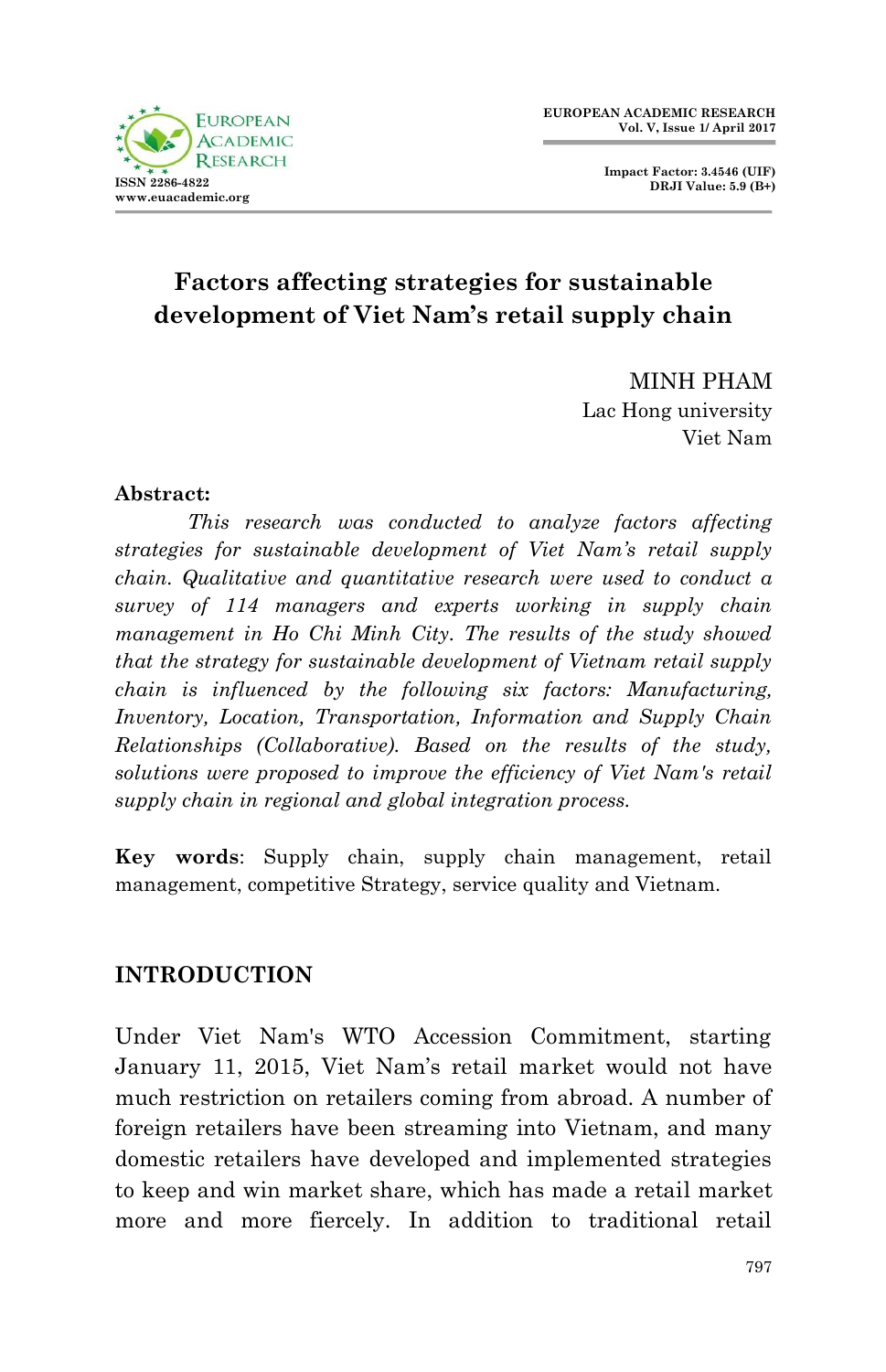channels such as markets, grocery stores in Vietnam, a modern retail market with three major "racetracks" has formed such as hypermarkets, supermarkets and mini supermarkets convenience stores.

According to experts' calculations, an average of every 100,000 people needs a hypermarket, a trade center; every 10,000 people need a medium-sized supermarket; and 1,000 people need from 1 to 3 convenience stores. If it is calculated per capita, Vietnamese retail model only meets 1/5. Modern retail model in Viet Nam is still below 20%, much lower than other countries in the region. In Singapore, this ratio is 90%; in China 64%, in Indonesia 43%, in Thailand 46%, in Malaysia 53%. Therefore, many big retailers in the world have come to Vietnam such as Aeon (Japan), Central (Thailand), Big C (France), Lotte Mart (Korea), Metro (Germany) and Wal-Mart, the leading retailer in the world has also desired to invest in large supermarkets in Vietnam in the future.

The battle in the retail market of Vietnam is primarily among foreign retailers and local companies. The big foreign retailers, famous names with good and experienced warehouses in the world retail market are present in Vietnam, which is considered to be superior to local retailers in all aspects. Not only the challenge of large retail chains but also mini supermarkets - convenience stores of local businesses are being infringed by foreign investors. Many Vietnamese retail brands had to leave the "race" and transfer to large foreign corporations. The implicit risk is that with the expanding of foreign retail chains, domestic products will become increasingly unoccupied or difficult to integrate into these systems.

Although the chain of supermarkets and retailers in Vietnam has been improved and upgraded, it still lacks professionalism from supply chain management, warehousing, uncompetitive price, undiversified goods; and the level of quality control of goods has not met the requirements, the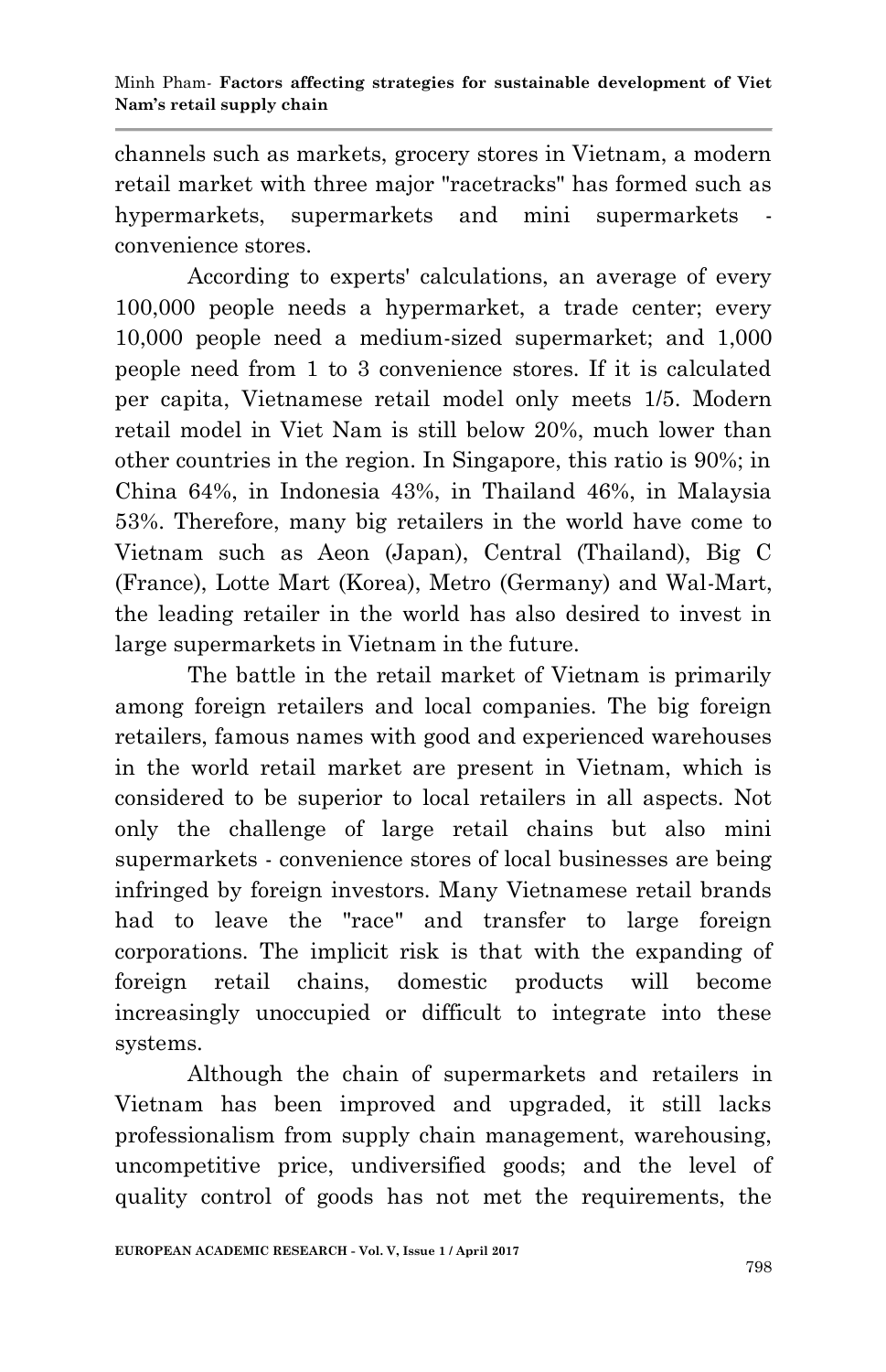network is not widespread and not commensurate with the varied needs of customers. The retail market in Vietnam exposes many defects; however, the biggest is the lack of linkage among the forces involved in the retail market and the lack of a leader in each business line, therefore every retailer has its way, competing with each other which leads to unequal and harmful development. Consequently, it is time for Vietnam to build a sustainable retail supply chain.

# **LITERATURE REVIEW**

Many studies in the world have identified that the successful factors to supply chain are Inventory, Manufacturing, Location, Transportation and Information (Lee, 2000 and Michael Hugos, 2003). In study, Henry et al., (2012) also argued that the critical factors affecting the success of a supply chain are Enviromental Uncertainty, Information Technology, Supply Chain Relationships, Manufacturing, Business Management and Customer Satisfaction. Huam et al., (2011) also confirmed that the influence of information technology, performance measurement and collaborative are the most powerful factors to the success of the supply chain. In addition, many studies concluded that factors such as Management Support, Human Resource, and Strategy (Christian and Julia, 2015) also have a huge impact on the success of retail supply chains.

During the seminar on "Developing supply chain strategy for Vietnam" in Ho Chi Minh City in 2015, experts also strengthened that the factors affecting strategies for sustainable development of Vietnam's retail supply chain are influenced by the following six key factors: Manufacturing, Inventory, Location, Transportation, Information and Supply Chain Relationships (Collaborative).

Based on the research results of the scholars, the opinions of experts at the scientific workshop, it could identify the factors affecting strategies for sustainable development of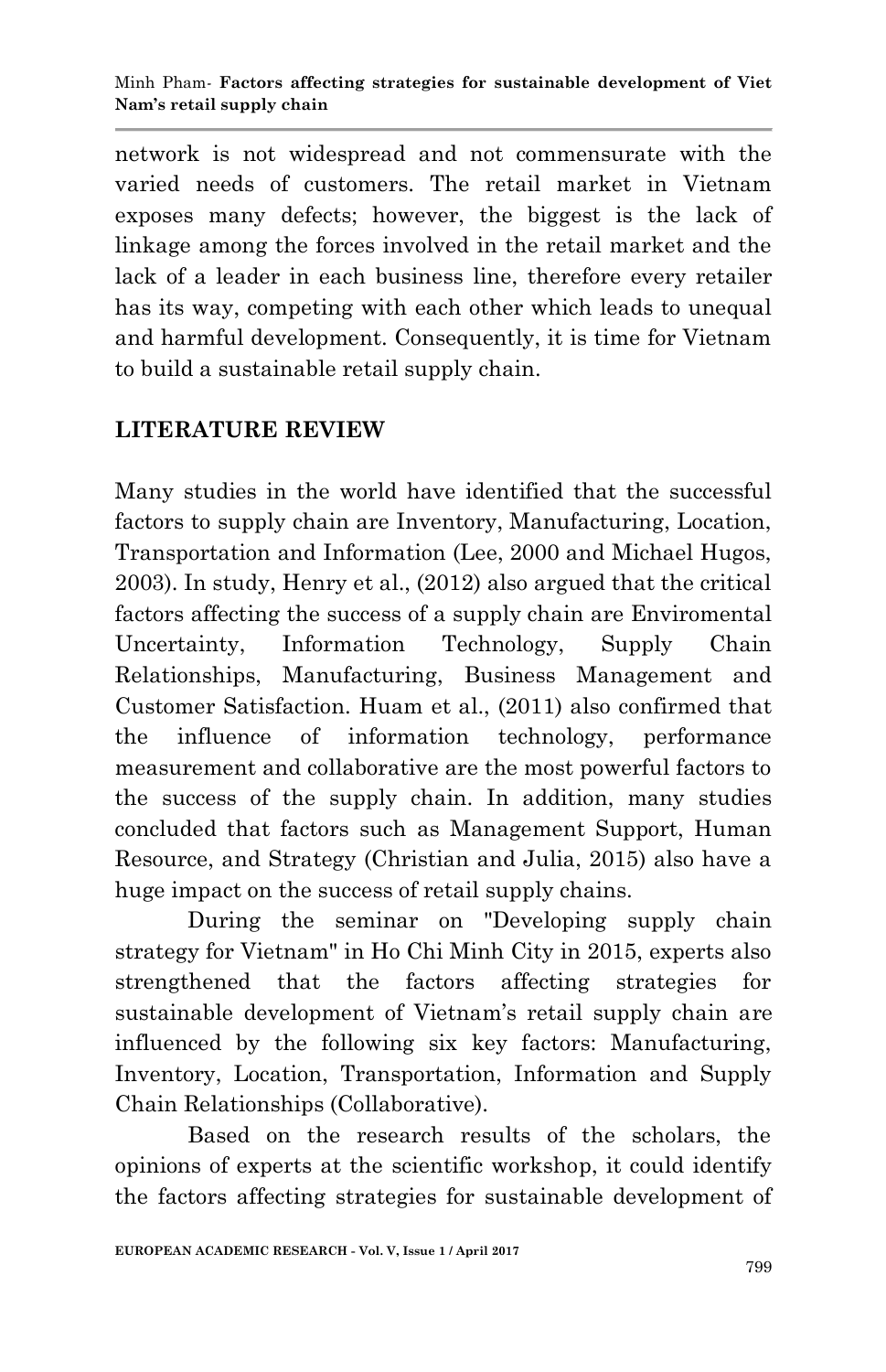Vietnam's retail supply chain (variable Y) included Manufacturing, Inventory, Location, Transportation, Information and Supply Chain Relationships. Thus, the model of factors affecting strategies for sustainable development of Vietnam's retail supply chain includes 01 dependent variable and 06 independent variables.

# *Hypothesis:*

H1: There is a close link between "Manufacturing" and factors affecting strategies for sustainable development of Vietnam's retail supply chain.

H2: There is a close link between " Inventory " and factors affecting strategies for sustainable development of Vietnam's retail supply chain

H3: There is a close link between "Location" and factors affecting strategies for sustainable development of Vietnam's retail supply chain

H4: There is a close link between "Transportation" and factors affecting strategies for sustainable development of Vietnam's retail supply chain

H5: There is a close link between "Information" and factors affecting strategies for sustainable development of Vietnam's retail supply chain

H6: There is a close link between "Supply chain Relationships" and factors affecting strategies for sustainable development of Vietnam's retail supply chain.

# **RESEARCH METHODOLOGY**

The researcher focused on 02 major research methods as qualitative research and quantitative research, the specific research process undergone three stages as follows. *Stage 1*: Based on the review of relevant theories and results of scientific research regarding the research topic, the researcher used qualitative method for group discussing and consulting leading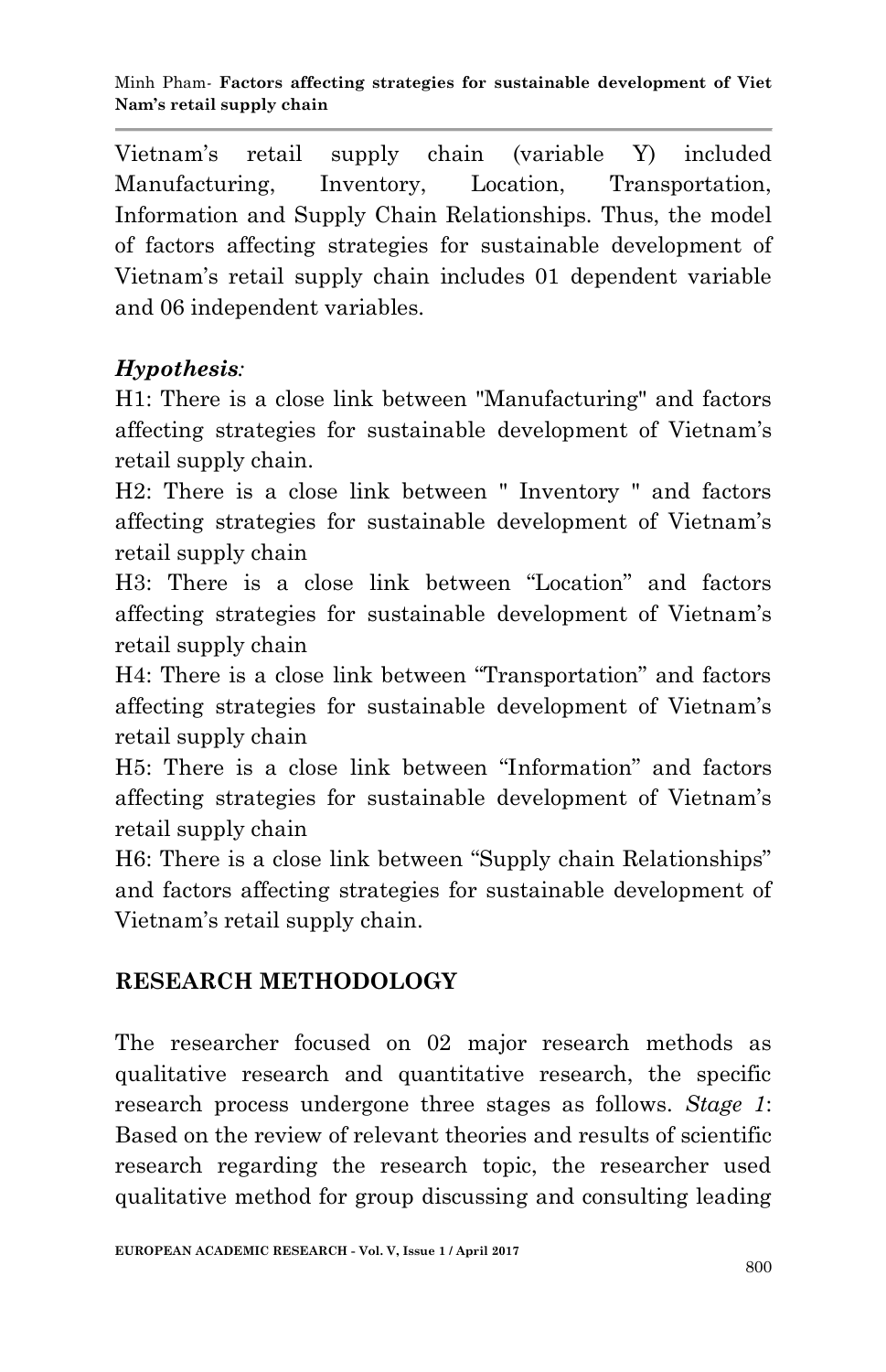experts to select and variables observed into appropriate factors groups. *Stage 2*: Based on the grouping of factors affecting strategies for sustainable development of Vietnam's retail supply chain, the researcher designed survey questionnaires to collect the opinions of 114 enterprises in HCMC. The research model included 06 scales, 22 observed variables (research questions), using Likert 5-point scale, Distance value = (Maximum - Minimum) /  $n = (5 -1) / 5 = 0.8$ . Specifically: 1 = Completely disagree;  $2 = Disagree$ ;  $3 = No$  opinion/Normal;  $4 =$ Agree; 5 = Totally agree. Survey results are recorded using SPSS 20.0 and tested scale reliability using Cronbach's alpha coefficients. *Stage 3*: After testing the reliability by Cronbach's alpha coefficients, the researcher conducted Exploratory Factor Analysis (EFA) to "zoom out" and summarize the data of the scale. This method is based on extraction ratio factor (Eigenvalue), under which only those factors extraction ratio or Eigenvalueare greater than 1 will be retained, while the smaller ones will not work for better information summarizes of the original variables; because after the original standardized variance, each variable equals 1. The method of extracting the main components (principal components) and original method of factor rotation (Varimax Procedure) were used to minimize the number of variables having multiple large coefficients at the same factor, which increases the ability to explain the factors. The results then were used to analyze multiple linear regression to test the assumptions of the model, which consider the impact of factors affecting strategies for sustainable development of Vietnam's retail supply chain.

### **RESEARCH RESULTS AND DISCUSSION**

The average test results of the scales show that most of the scales have a fairly high mean from 3,07 to 3,85. This shows that the agreement level of of the experts invited for comments were low. Among them, "Information" and "Supply chain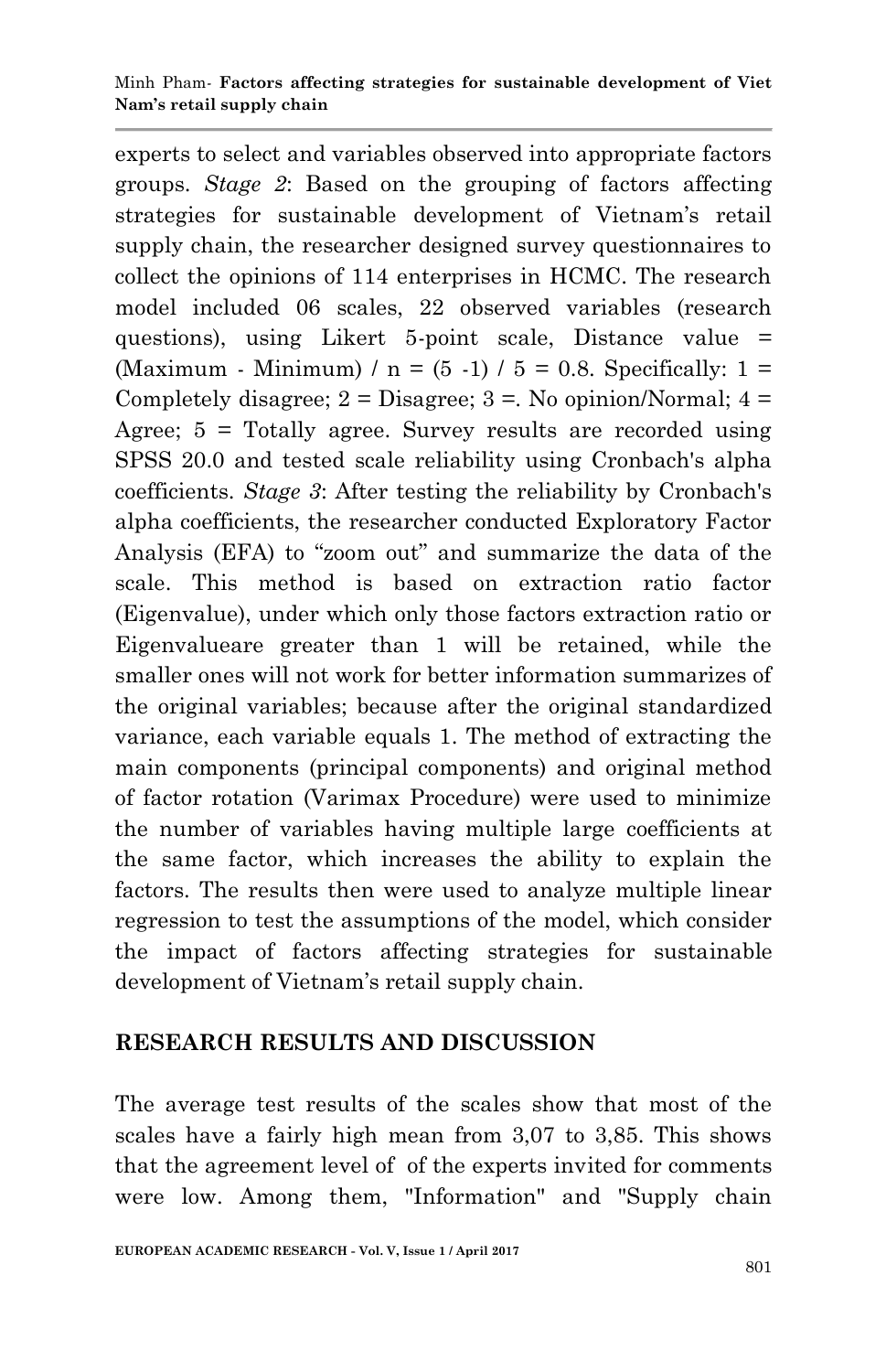relationships" were rated worst by experts. The above results show that Vietnamese retail businesses need to step up their alliance, networking and communication activities.





Source: Viet Nam Brands, 2016

In the era of information technology, digital and social networking have been developed quickly, retail enterprises in Vietnam also need to adapt, and make the best thing of information technology, digital and social networks to sell. Many businesses invest deeply in branding along with their customers' opinions on social media, conducting a number of forum posts to attract more and more customers. Looking at the statistics, the number of articles and discussion of supermarkets on social networking sites, forums and online newspapers exceeds that of convenience store chains. This helps consumers identify their brands better than their competitors. Only Coopmart retail brand of Vietnam strongly works on alliance, social networking and communication. This enterprise is also Vietnam's leading retailer of sales.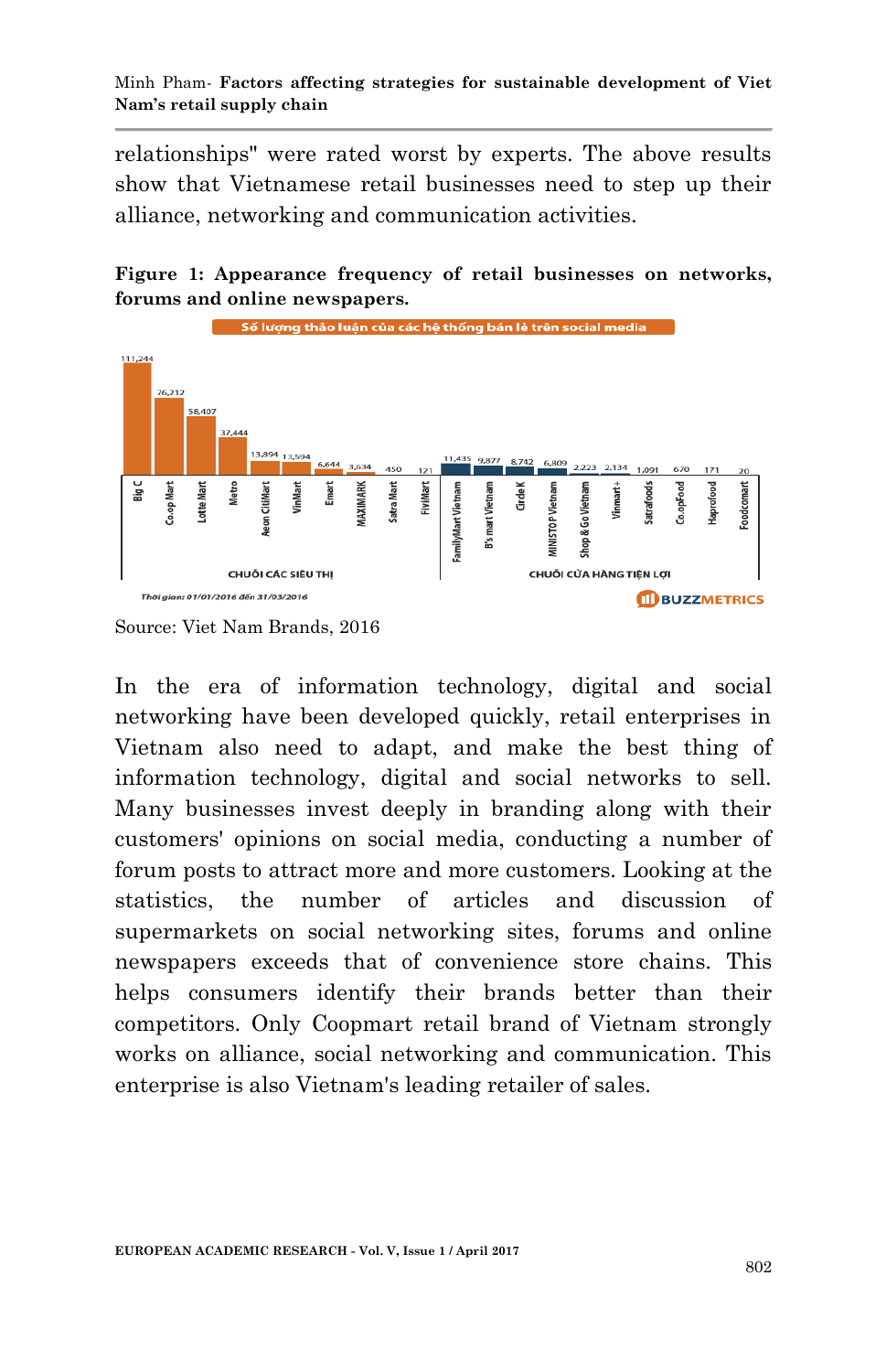Minh Pham*-* **Factors affecting strategies for sustainable development of Viet Nam's retail supply chain**



Among the supermarket chains, Big C, Co.op Mart, Lotte Mart are the three supermarkets generating the most social talks. The activities of supermarket chains are largely focused on Facebook, in which Co.op Mart, Big C, Lotte Mart, Aeon mall have the most activities fanpage in the first three months of 2016. These positive activities also help businesses increase their sales and market share.

| Model      | Code      | Factors                    | Cronbach's Alpha |
|------------|-----------|----------------------------|------------------|
|            | MA        | Manufacturing              | 0.822            |
|            | LO        | Location                   | 0.861            |
| <b>IDV</b> | ĪΝ        | Information                | 0,898            |
|            | ΓV        | Inventory                  | 0.827            |
|            | TR        | Transportation             | 0.780            |
|            | <b>SC</b> | Supply chain Relationships | 0.818            |
| DV         | ST        | Development strategies     | 0,831            |

**Table 1: Testing the results of reliability**

*Source: The researcher's collecting data and SPSS*

The test results scale shows that the scale has good accuracy with Cronbach's alpha coefficient  $> 0.7$  and the correlation coefficients of the total variables of measurement variables meet the allowed standard  $(0.3)$ , the scale will be accepted. The observed variables are used for factor analysis to discover in the next step.

Source: Viet Nam Brands, 2016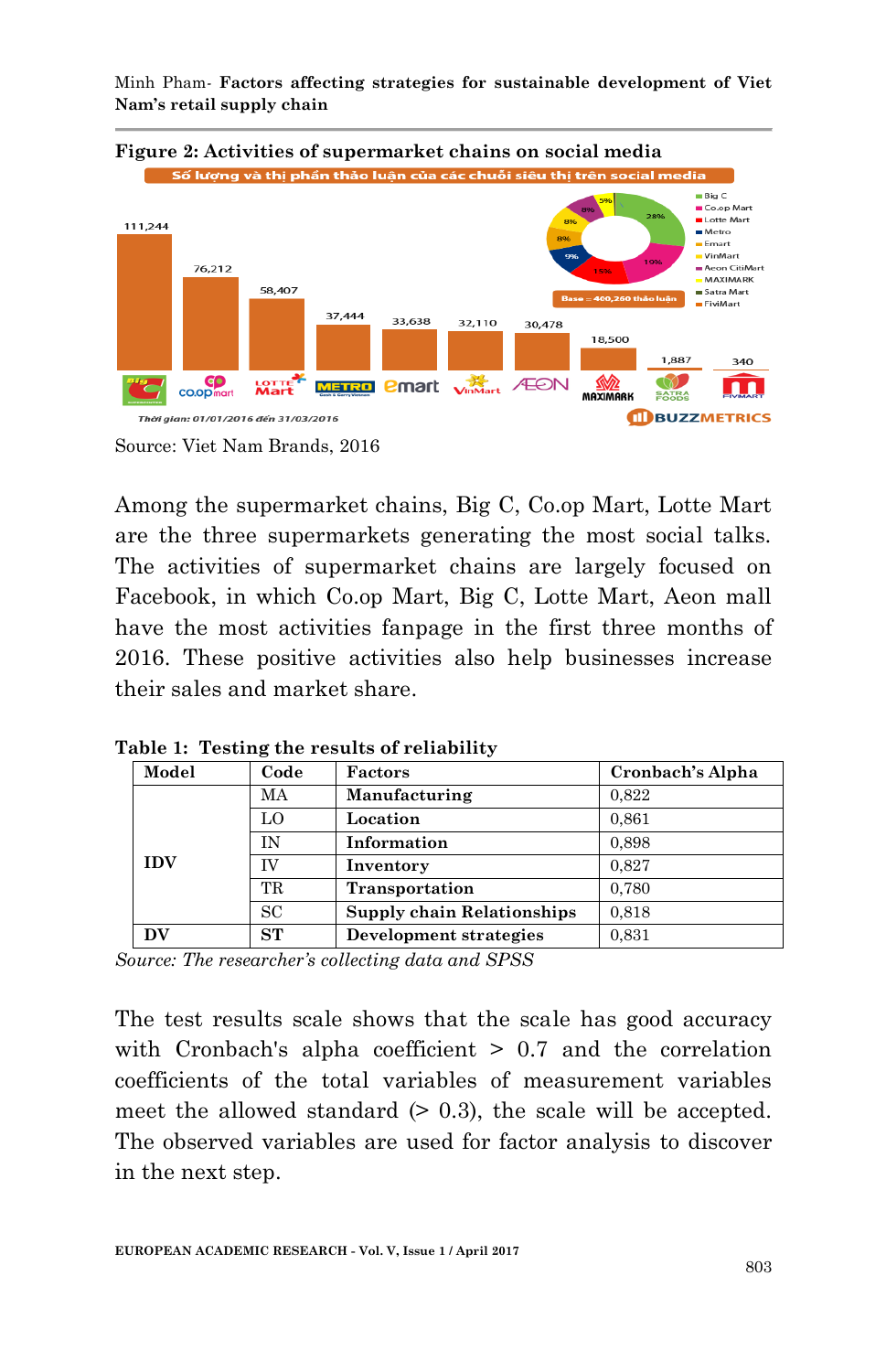Minh Pham*-* **Factors affecting strategies for sustainable development of Viet Nam's retail supply chain**

| Table 2: Exploratory Factor Analysis (EFA)<br><b>KMO</b> and Bartlett's Test |                    |          |  |  |  |  |  |
|------------------------------------------------------------------------------|--------------------|----------|--|--|--|--|--|
| Kaiser-Meyer-Olkin Measure of Sampling Adequacy.                             |                    | .814     |  |  |  |  |  |
|                                                                              | Approx. Chi-Square | 8312.116 |  |  |  |  |  |
| Bartlett's Test of Sphericity df                                             |                    | 496      |  |  |  |  |  |
|                                                                              | Sig.               | .000     |  |  |  |  |  |

*Source: The researcher's collecting data and SPSS*

The results of factor analysis show that  $KMO = 0.814$  (0.5)  $\leq$ KMO  $\leq$ 1), which suggests that factor analysis is appropriate. Sig coefficient of Bartlett's accreditation with sig. = 0.000 (<0.05), the observed variables are correlated in the whole.

**Table 3: Total Variance Explained**

| Component                                   | <b>Initial Eigenvalues</b> |               |                       |          |               |                       | Extraction Sums of Squared Rotation Sums of Squared |          |              |  |
|---------------------------------------------|----------------------------|---------------|-----------------------|----------|---------------|-----------------------|-----------------------------------------------------|----------|--------------|--|
|                                             |                            |               |                       | Loadings |               |                       | Loadings                                            |          |              |  |
|                                             | Total                      | $\frac{9}{6}$ | of Cumulative % Total |          | $\frac{6}{6}$ | of Cumulative % Total |                                                     | %        | ofCumulative |  |
|                                             |                            | Variance      |                       |          | Variance      |                       |                                                     | Variance | $\%$         |  |
| $\mathbf{1}$                                | 8.357                      | 26.117        | 26.117                | 8.357    | 26.117        | 26.117                | 4.249                                               | 13.277   | 13.277       |  |
| $\frac{2}{3}$                               | 3.185                      | 9.954         | 36.071                | 3.185    | 9.954         | 36.071                | 3.398                                               | 10.619   | 23.895       |  |
|                                             | 2.471                      | 7.722         | 43.792                | 2.471    | 7.722         | 43.792                | 3.321                                               | 10.378   | 34.274       |  |
| $\overline{\mathbf{4}}$                     | 2.298                      | 7.182         | 50.975                | 2.298    | 7.182         | 50.975                | 3.225                                               | 10.079   | 44.352       |  |
| $\overline{5}$                              | 1.686                      | 5.268         | 56.243                | 1.686    | 5.268         | 56.243                | 2.815                                               | 8.798    | 53.150       |  |
|                                             | 1.311                      | 4.096         | 70.201                | 1.311    | 4.096         | 70.201                | 2.300                                               | 7.188    | 70.201       |  |
| 6<br>7                                      | 966                        | 3.018         | 63.357                |          |               |                       |                                                     |          |              |  |
|                                             | 944                        | 2.951         | 66.308                |          |               |                       |                                                     |          |              |  |
| $\begin{array}{c} 8 \\ 9 \\ 10 \end{array}$ | 887                        | 2.773         | 69.081                |          |               |                       |                                                     |          |              |  |
|                                             | 840                        | 2.625         | 71.706                |          |               |                       |                                                     |          |              |  |
| 11                                          | 767                        | 2.398         | 74.104                |          |               |                       |                                                     |          |              |  |
| 12                                          | 761                        | 2.377         | 76.481                |          |               |                       |                                                     |          |              |  |
| 13                                          | 727                        | 2.272         | 78.753                |          |               |                       |                                                     |          |              |  |
| 14                                          | 690                        | 2.156         | 80.909                |          |               |                       |                                                     |          |              |  |
| 15                                          | 647                        | 2.020         | 82.929                |          |               |                       |                                                     |          |              |  |
| 16                                          | 577                        | 1.803         | 84.732                |          |               |                       |                                                     |          |              |  |
| 17                                          | 568                        | 1.774         | 86.507                |          |               |                       |                                                     |          |              |  |
| 18                                          | 502                        | 1.567         | 88.074                |          |               |                       |                                                     |          |              |  |
| 19                                          | 482                        | 1.505         | 89.579                |          |               |                       |                                                     |          |              |  |
| 20                                          | 433                        | 1.353         | 90.932                |          |               |                       |                                                     |          |              |  |
| 21                                          | 401                        | 1.254         | 92.186                |          |               |                       |                                                     |          |              |  |
| 22                                          | 355                        | 1.108         | 93.294                |          |               |                       |                                                     |          |              |  |
| 23                                          | 328                        | 1.025         | 94.320                |          |               |                       |                                                     |          |              |  |
|                                             | 292                        | .913          | 95.233                |          |               |                       |                                                     |          |              |  |
| $\frac{24}{25}$                             | 273                        | .852          | 96.084                |          |               |                       |                                                     |          |              |  |
| 26                                          | 253                        | .791          | 96.876                |          |               |                       |                                                     |          |              |  |
|                                             | 226                        | .706          | 97.582                |          |               |                       |                                                     |          |              |  |
|                                             | 201                        | .629          | 98.211                |          |               |                       |                                                     |          |              |  |
| $\frac{27}{28}$                             | 162                        | .507          | 98.718                |          |               |                       |                                                     |          |              |  |
| 30                                          | .160                       | .499          | 99.216                |          |               |                       |                                                     |          |              |  |
|                                             | 132                        | .411          | 99.628                |          |               |                       |                                                     |          |              |  |
| $\frac{31}{32}$                             | .119                       | .372          | 100.000               |          |               |                       |                                                     |          |              |  |

Extraction Method: Principal Component Analysis.

*Source: The researcher's collecting data and SPSS*

**EUROPEAN ACADEMIC RESEARCH - Vol. V, Issue 1 / April 2017**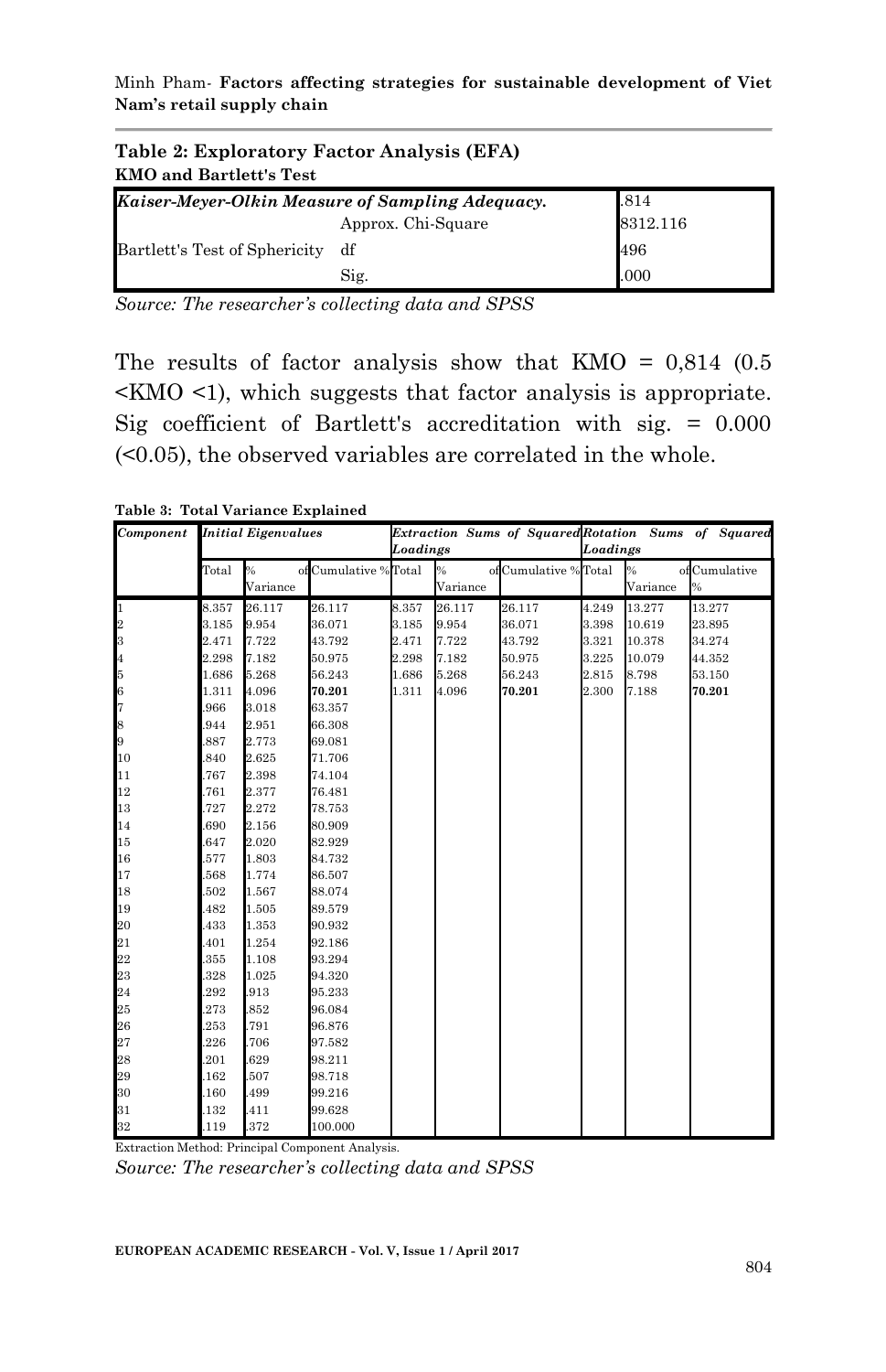The results of the analysis show that the coefficient of Eigenvalue =  $1.402$  a 1, the extracted factor has a good sognificance of summary information. Total variance deviation  $= 70,201$  ( $> 50\%$ ). Thus, the six factors extracted were 60,339% variance of observed data.

### **Table 4: Analysis of multiple linear regression**

#### **Model Summary**

| IF                  | R Square | Adjusted R Square Std. Error of the | <i><b>Estimate</b></i> |  |
|---------------------|----------|-------------------------------------|------------------------|--|
| $,825$ <sup>a</sup> | .872     | .747                                | .15651                 |  |

a. Predictors: (Constant), X4, X2, X3, X1, X5,X6 *Source: The researcher's collecting data and SPSS*

The study results showed that adjusted R2 is smaller and used to assess the relevance of the model which will be safer because it does not exaggerate the relevance of the model. Thus, the compatibility of models with observations is great and dependent variable (Y) is explained by six independent variables in the model.

### **Table 5: Annova**

**ANOVA<sup>a</sup>**

| Model |            | <b>Sum of Squares df</b> |     | Mean Square |        | Sig.              |
|-------|------------|--------------------------|-----|-------------|--------|-------------------|
|       | Regression | 120.784                  |     | 8.073       | 80.213 | .000 <sub>b</sub> |
|       | Residual   | 5.421                    | 110 | .028        |        |                   |
|       | Total      | 126,205                  | 112 |             |        |                   |

a. Dependent Variable: DGC

b. Predictors: (Constant), X4, X2, X3, X1, X5, X6

*Source: The researcher's collecting data and SPSS*

Accreditation ANOVA is to assess the relevance of the theoretical regression model. The test results  $F = 80,213$  value and  $\text{Sig.} = 0.000 \leq 0.05$  shows the building model is consistent with the data set and the variables included in the model are related to the dependent variable. Generally, regression analysis is 99% reliability, corresponding to the selected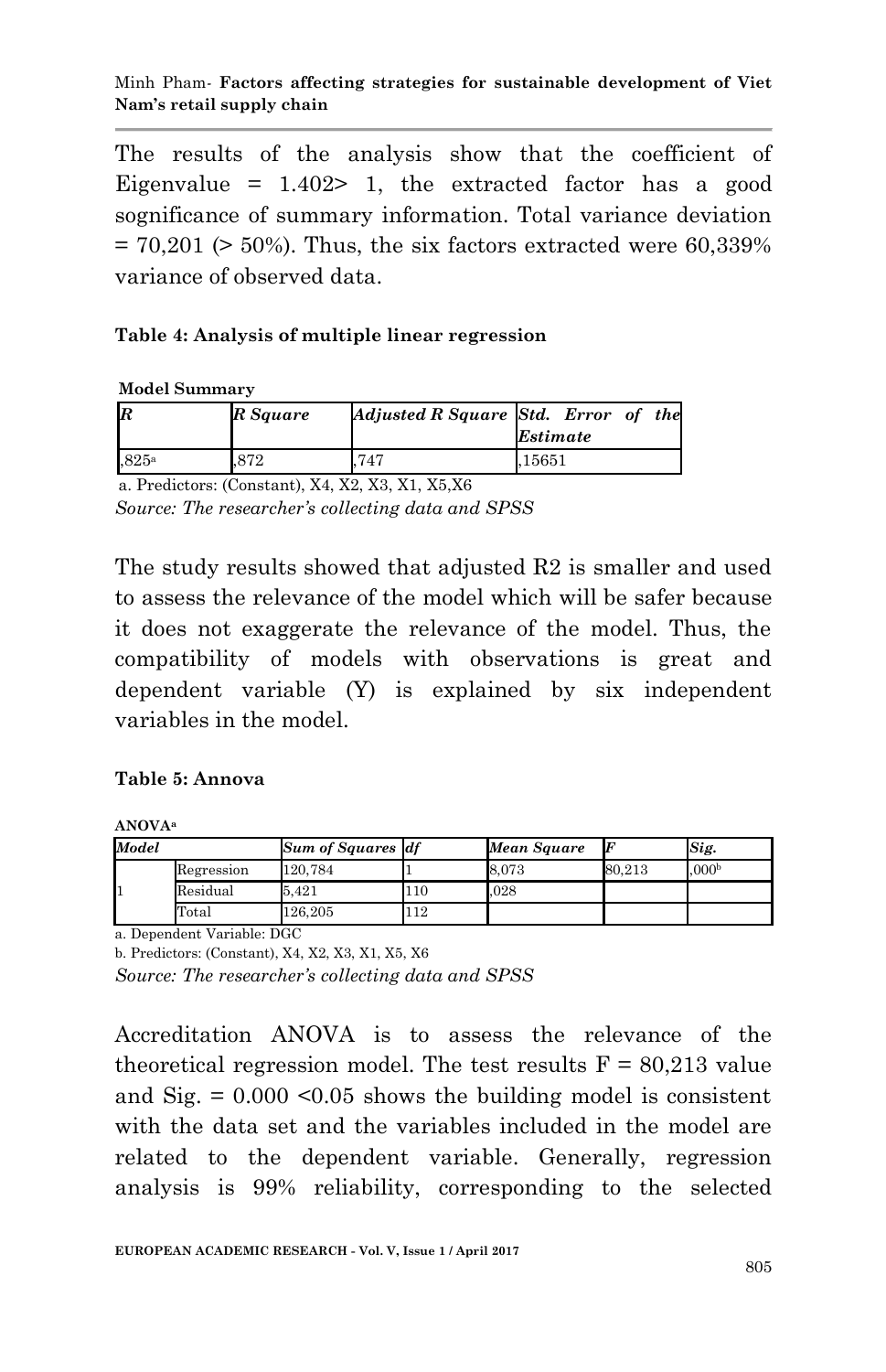#### Minh Pham*-* **Factors affecting strategies for sustainable development of Viet Nam's retail supply chain**

variables with statistically significant at the  $p \leq 0.01$ ; the results also show that all variables satisfy the demand. Verification of conformity of the model show that multicollinearity phenomenon does not violate (VIF <10).

**Table 6. Factors affecting strategies for sustainable development of Vietnam's retail supply chain**

| Model          | Unstandardized Standardized<br>Coefficients |                 | Coefficients | Sig.<br>It |      | $9.0\%$<br>Confidence<br>Interval for B |                | Collinearity<br><b>Statistics</b> |       |
|----------------|---------------------------------------------|-----------------|--------------|------------|------|-----------------------------------------|----------------|-----------------------------------|-------|
|                | B                                           | Std. Error Beta |              |            |      | Lower<br>Bound                          | Upper<br>Bound | Tolerance                         | VIF   |
| (Constant)     | $-.221$                                     | .200            |              | $-2.571$   | .020 | -.469                                   | $-.113$        |                                   |       |
| X1             | 179                                         | .044            | .199         | 1.368      | .000 | .113                                    | .124           | .309                              | 1.303 |
| X <sub>2</sub> | 120                                         | .019            | .186         | 3.675      | .000 | .104                                    | 926            | 670                               | 1.416 |
| 1<br>X3        | 108                                         | .031            | .315         | 5.189      | .000 | .145                                    | 126            | 968                               | 1.133 |
| X4             | 166                                         | .032            | .256         | 4.201      | .002 | .071                                    | 916            | .542                              | 1.147 |
| X5             | .214                                        | .036            | .109         | 3.494      | .001 | .055                                    | .961           | .946                              | 1.283 |
| X6             | 231                                         | .009            | .419         | 7.051      | .000 | .262                                    | .117           | .452                              | 1.613 |

a. Dependent Variable: Y *Source: The researcher's collecting data and SPSS*

The results of regression analysis show that the Tolerance coefficients are> 0.0001, so all variables meet the accepted criteria. The VIF variance magnification coefficients are <10, so there is no multi-collinearity. Sig coefficient of the 6 independent variables X1, X2, X3, X4, X5, and X6 are <0.05, all 6 independent variables were accepted. At the same time, the Beta coefficients> 0 shows that independent variables affects favorably with the dependent variable and and expressed the following priorities: (1) supply chain relations:  $\beta = 0.419$ ; (2) Information:  $\beta = 0.315$ ; (3) Inventory:  $\beta = 0.256$ ; (4) Manufacturing:  $\beta = 0.199$ ; (5) Location:  $\beta = 0.186$ ; (6) Transportation:  $\beta = 0.109$ . The relationship among strategies for sustainable development of Vietnam's retail supply chain. (dependent variables) with variables such as Manufacturing, Inventory, Location, Transportation, Information and Supply Chain Relationships. The multivariate regressors are as follows:  $Y = 0,199X1 + 0,186*X2 + 0,315*X3 + 0,256*X4 +$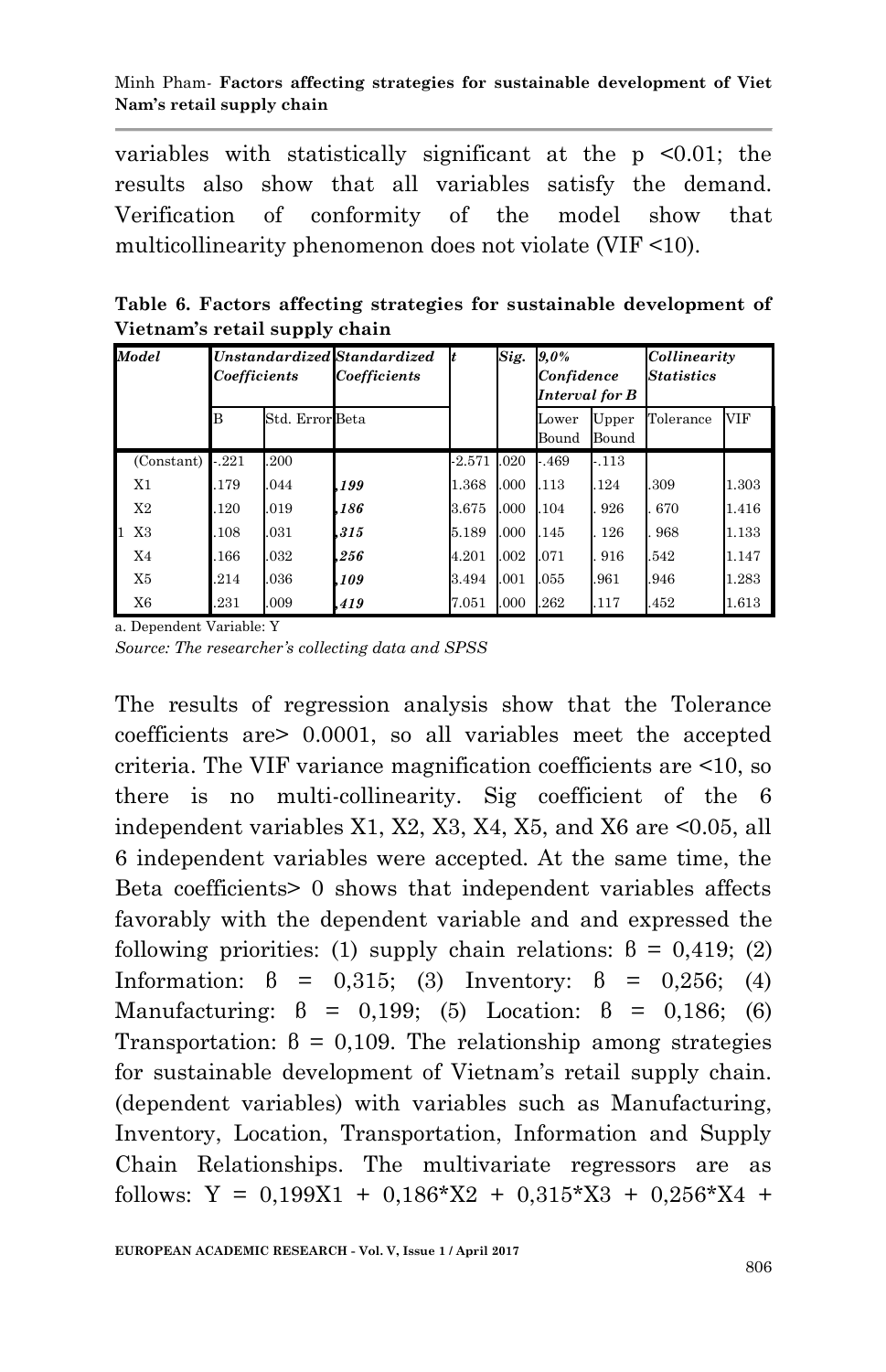$0.109*X5 + 0.416*X6$ . So, that means when any factor increases, it will also make strategies for sustainable development of Vietnam's retail supply chain increase in a corresponding proportion. Therefore, all hypotheses H1, H2, H3, H4, H5, H6 in the model are accepted.

## **CONCLUSIONS AND RECOMMENDATIONS**

Thus, the results of the study concluded that the strategies for sustainable development of Vietnam's retail supply chain is affected by the following factors: Manufacturing, Inventory, Location, Transportation, Information and Supply Chain Relationships. This result is similar to the results of the author's secondary research and summary of the comments of the previous workshop. The results of this study is the basis for strategies for sustainable development of Vietnam's retail supply chain in the coming time. And based on the results of this study, solutions are proposed to improve the competitiveness of Vietnam's retail supply chain in the future.

Vietnamese retail businesses need to have their own business strategy with key elements to attract customers such as upgrading the quality of goods and services, providing service and implementing innovation and creativity in marketing, bringing more value to customers. Vietnamese retailers make every effort to prove to consumers that their supermarkets, shopping centers are a reliable place to shop.

Enterprises need invest more for the relationship management of customer care in order to increase the interaction with the customer more. These companies need actively collecting data about customers. From this data base, businesses will understand more customers, thereby creating numerous changes to satisfy their increasing demand. Vietnamese enterprises should take advantage of Internet tools, forums and social networks to create opportunities and promote communication with customers.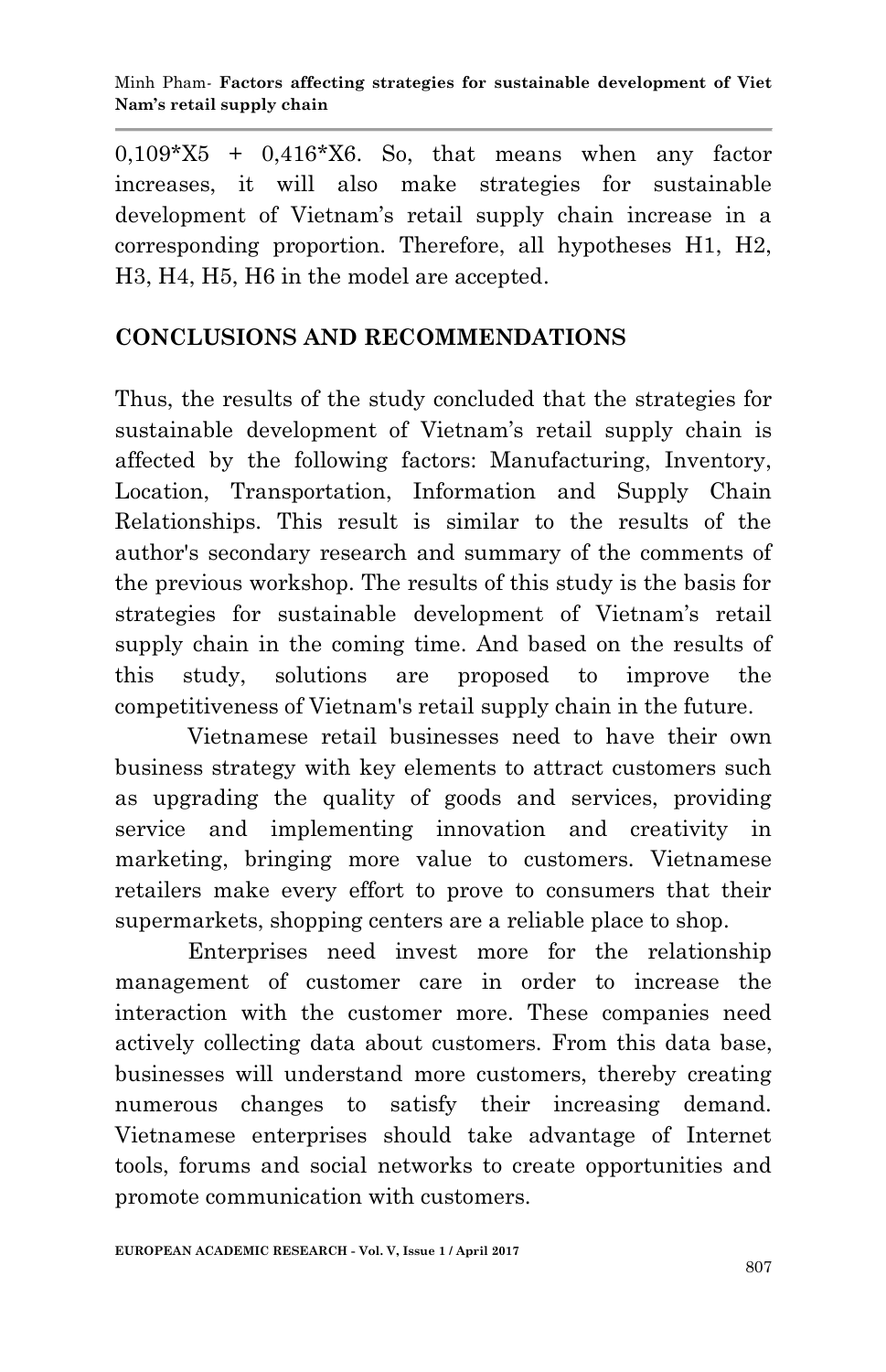Vietnamese Enterprises should invest in supply chain management activities. Strengthen testing and supervising, and require the parties to the supply chain are committed to ensuring product quality and safety products, such as maintaining hygiene and strict implementation of the regulations on the traceability of origin of the product, to avoid bad goods, hazardous or antibiotic residues, chemicals pass regulations allowing etc.

Vietnamese retail businesses must have more flexible accounting strategies. If they know how, they can still attract a lot of customers because there are a number of loyal customers. In addition, Vietnamese retail businesses can also "shake hands" with foreign competitors such as joint ventures, associate with them to win together. Vietnamese retail businesses have more financial resources, learn distribution experience, professionalism of retailers coming from foreign countries to increase market share and reinforce their position in the market. Foreign retailers make full use of the image and distribution network of Vietnamese retail businesses to reach customers more easily. Typically, the case of SaigonCo.op worka partnership with Ntuc FairPrice Singaporean retailer to open the hypermarkets in Viet Nam which has been successful in recent time.

### **REFERENCES**

- 1. Anderson, E.J., Coltman, T.,Timothy, M., Devinney, M.T., & Byron, K. (2011). *What Drives the choice of a Third-Party Logistics Provider?*, The Journal of Supply Chain Management. Vol. 4. No.1. pp. 89-108.
- 2. Benn, A. (2001). Competitiveness in the retail industry, Special Issue on Competitiveness in retail sector
- 3. Benjamin, Thomas, Hazen, and Terry, B.A., (2008). *Logistics Information Technology Adoption*. The Effect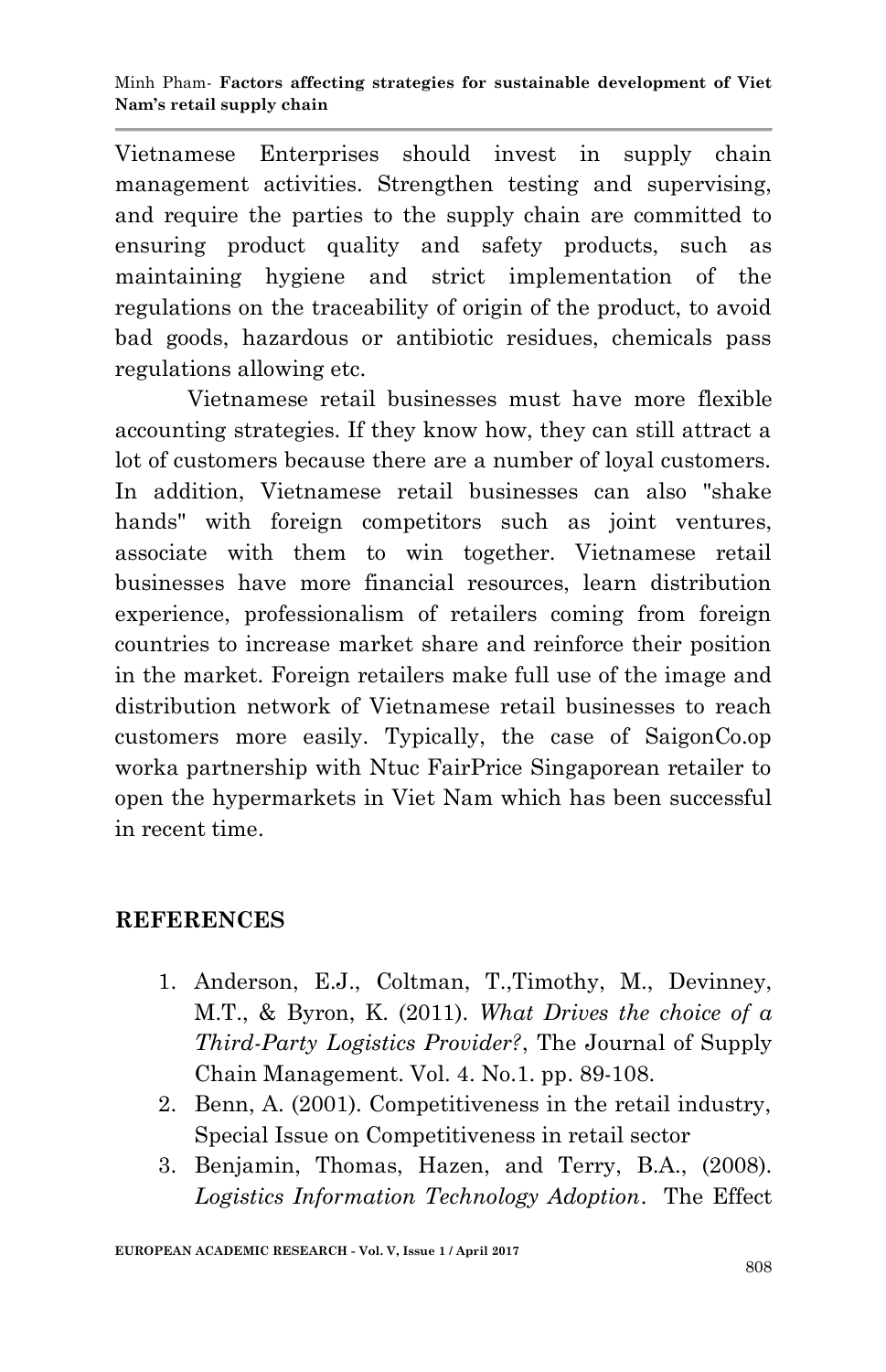of a Positive Buyer-Supplier Relationship on Performance outcomes. Vol. 17. No.1. pp. 167-208.

- 4. Cooper, M.C., Lambert, D. M., & Pagh, J. D. (1998). *What should be the transportation Provider`s role in supply chain management proceedings of the 8th World conference of transport* Research Journal.Vol.1. No.4. pp. 12-17.
- 5. Crouch, G., & Ritchie, J. B. R. (1994). Retail competitiveness: exploring foundations for a long-term research program. In Proceedings of the Administrative Sciences Association of Canada annual conference.
- 6. Court, R. H. (1968). An application of demand theory to projecting New Zealand retail consumption., 3, 401e411.
- 7. Dwyer, L., Forsyth, P., & Rao, P. (2000). The price competitiveness of retail industry. Retail Management, 21(5), 9e22.
- 8. Harteserre, A. (2002). Lessons in managerial retail competitiveness in the case of Thailand. Retail Management, 21(1), 23e32
- 9. European Commission. (1994). Enhancing European competitiveness, 2nd report to the president of the commission. Competitiveness Advisory Group, European Commission, Luxembourg: OPEC.
- 10. Nguyen Huu Tho (2011), Methodology of scientific research in business, Labour Publishing House.
- 11. Pechlaner (2005), Competition and sustainable development. The Economic Review.
- 12. John Hann (2010), Solutions to enhance the competitiveness of enterprises in the integration.
- 13. Micheal Porter (2012), Micheal Porter's 5 forces, University of National Economy
- 14. Hassan, S. (2000). Determinants of market competitiveness in an environmentally sustainable